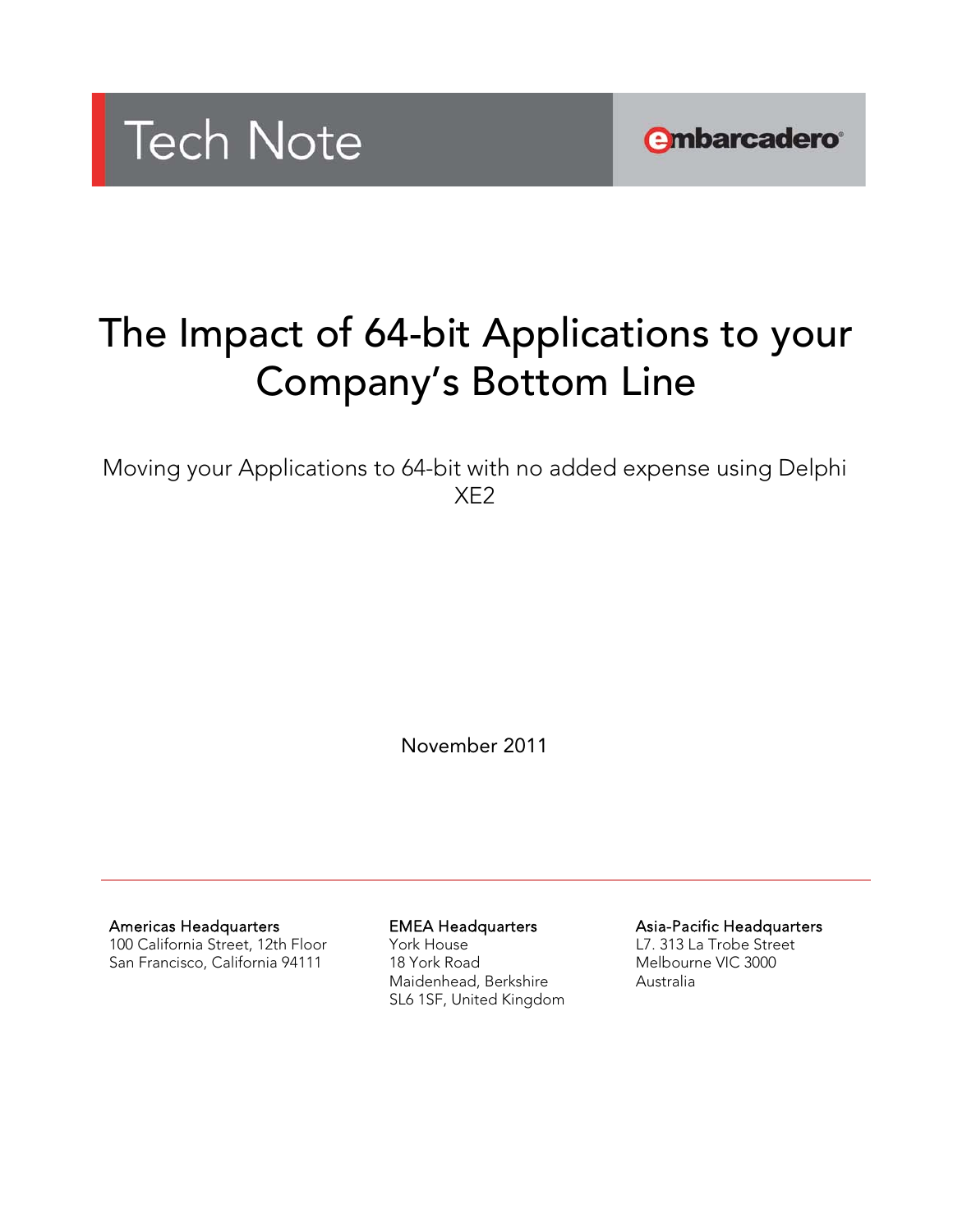### **INTRODUCTION**

Developing 64-bit applications has become increasingly more important in the last couple of years as it has presented a viable business opportunity to both ISVs and enterprise developers alike for expanding their market reach and increasing company revenue. When looking at the importance of developing 64-bit applications today, it makes sense to take a step back and look at the history of 64-bit and how processors have evolved over the years.

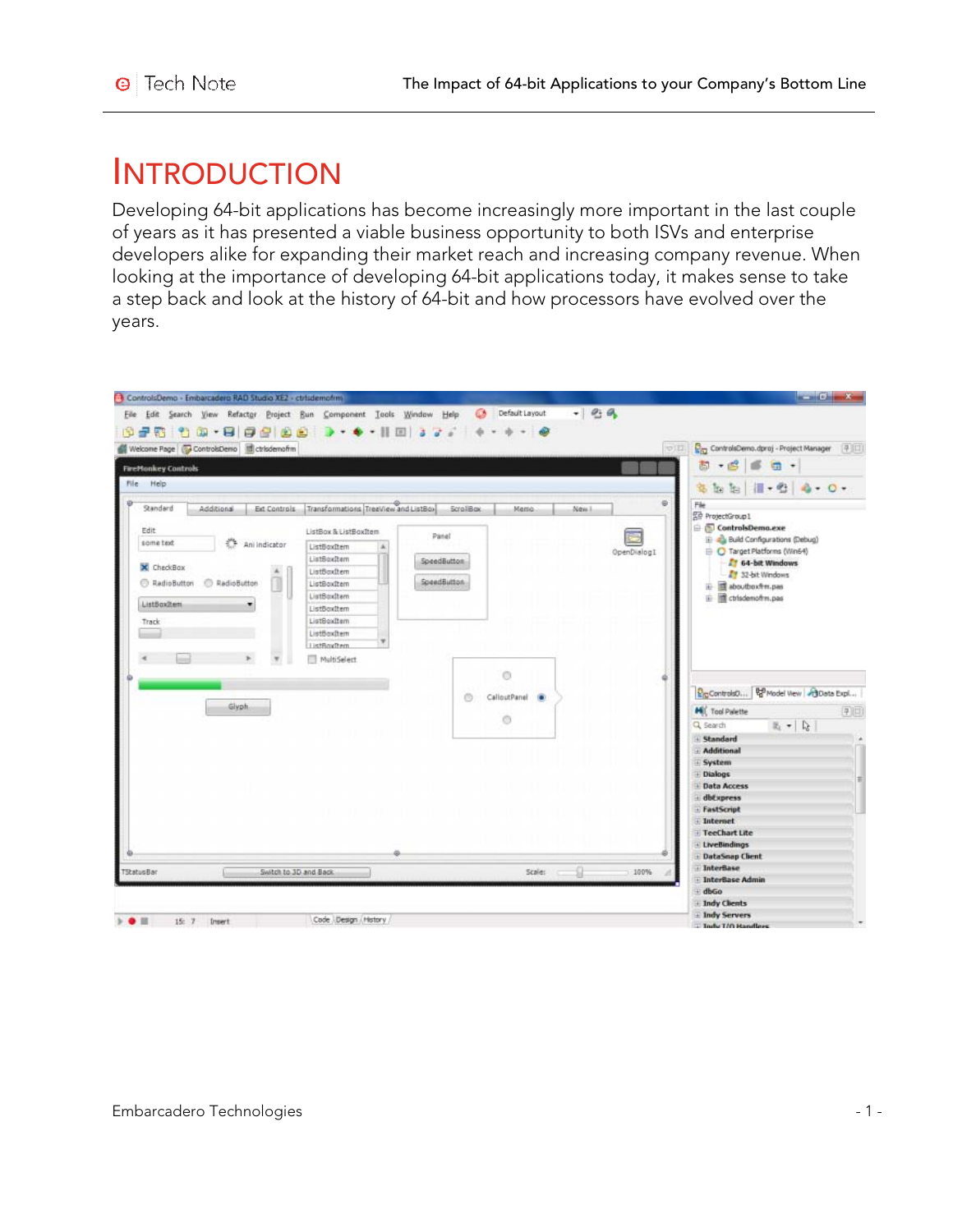## HISTORY OF 64-BIT

Going back to the 1960s and 70s, 8-bit and 16-bit mini computers were prevalent in the industry. During the late 1980s, with the increased demand for supporting applications with large data, users started to run out of address space on 16-bit systems. This resulted in the appearance of 32-bit systems for desktop and laptop computers in the 1990s. Also, in the 1990s, 64-bit processors for servers were introduced but mainly used for UNIX and database servers at the time. Starting in the early 2000s, notebooks and desktop PCs began to ship with 64-bit CPUs. However, back then, many applications existed as 32-bit versions only, which meant that most users continued to use 32-bit applications on their 64-bit machines.

In 2009, Microsoft released Windows Server 2008 R2 and announced that from that version on, Windows Server would only run on 64-bit processors. Fast forward to now. Within the last couple of years, 64-bit computers have become the norm and it is estimated that within the next few years, most corporate Windows computers will be 64-bit only as companies need more powerful machines with memory requirements beyond 4 GB RAM.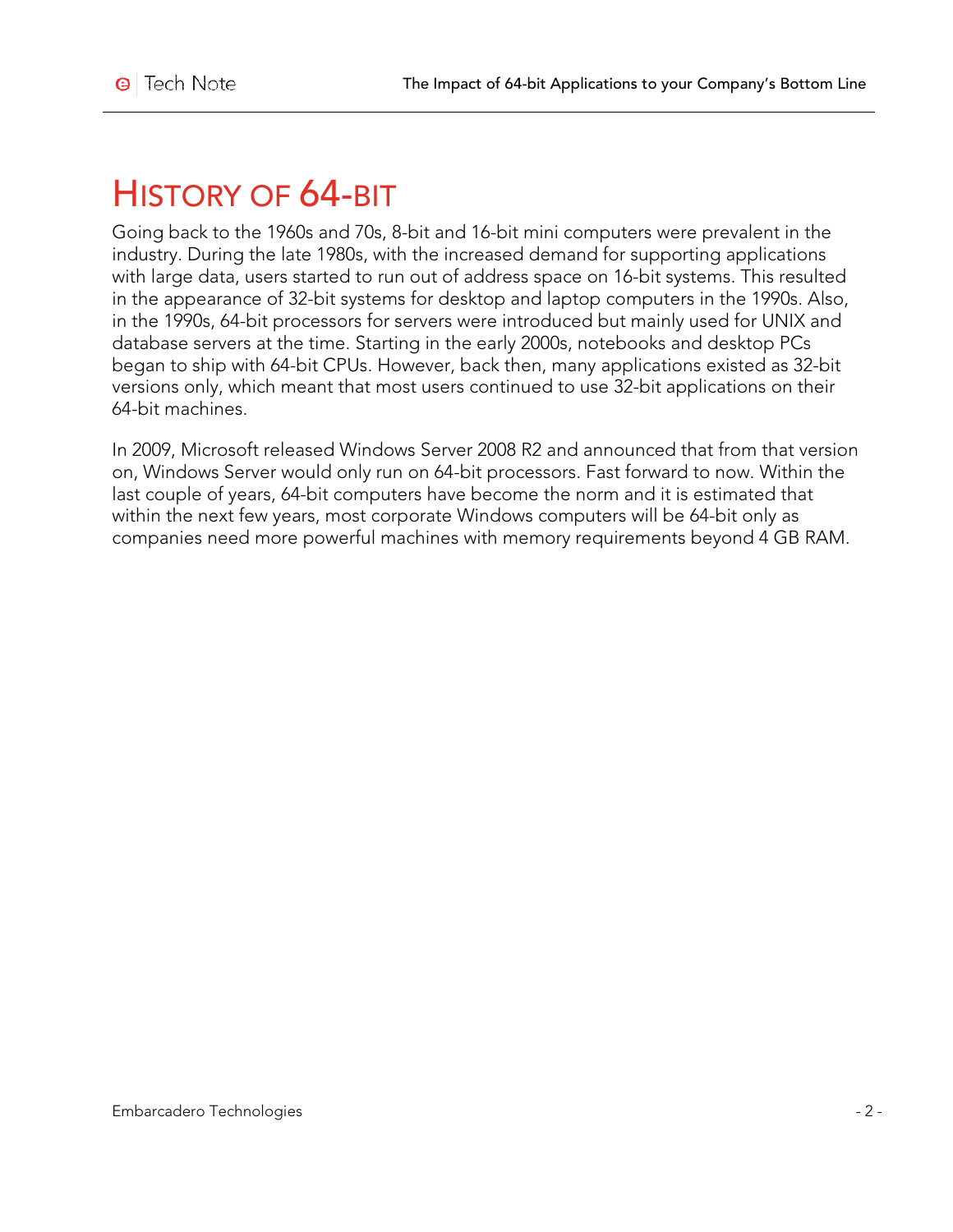### IMPORTANCE OF DELPHI AND 64-BIT

### **OVERVIEW**

Today's applications are richer than ever before. Whether you're developing a consumer application or business application, you are likely working with large amounts of data, accessing videos, large images and more. Having more memory for increased data sizes allows you to do more with your applications and work faster. Also, with 64-bit, more 64-bit subsystems and interfaces are provided and developers need 64-bit programming tools to access those subsystems.

Delphi XE2 enables developers to take their existing 32-bit VCL applications and build them as a 64-bit application simply by selecting 64-bit as the target platform. In addition, if you are running on a 64-bit only

|                                                                             | <b>ENTERPRISE</b>                                                                                                         |
|-----------------------------------------------------------------------------|---------------------------------------------------------------------------------------------------------------------------|
| Sell more software<br>and provide more<br>flexibility for your<br>customers | Support the growing<br>64-bit upgrade<br>initiatives among<br>corporations                                                |
| Accelerate upgrades<br>of your software                                     | Create more<br>powerful enterprise<br>level applications                                                                  |
| Stay competitive in<br>the industry and beat<br>the competition             | <b>Build applications</b><br>that allow users to<br>fully leverage the<br>power and<br>capabilities of 64-bit<br>machines |

Windows server, such as Windows Server 2008 R2 or later and want to build web applications, web services, DataSnap servers or user defined functions for 64-bit databases, you can use Delphi to achieve that very quickly. Now, with Delphi XE2, you can create 64-bit Windows applications that take advantage of the latest hardware, access more memory, and push the envelope of performance while meeting the demands of your customers looking for 64-bit applications.

### ISVS

If you develop packaged software, having 64-bit versions of your software available helps you stay competitive in the industry. An increasing percentage computers sold today have 64-bit processors. More and more ISVs are building 64-bit applications to allow their end users to take advantage of the benefits of 64-bit, and customers often look for applications that are available as both 32-bit and 64-bit applications. Offering both 32-bit and 64-bit versions of your applications provides increased flexibility for your customers and helps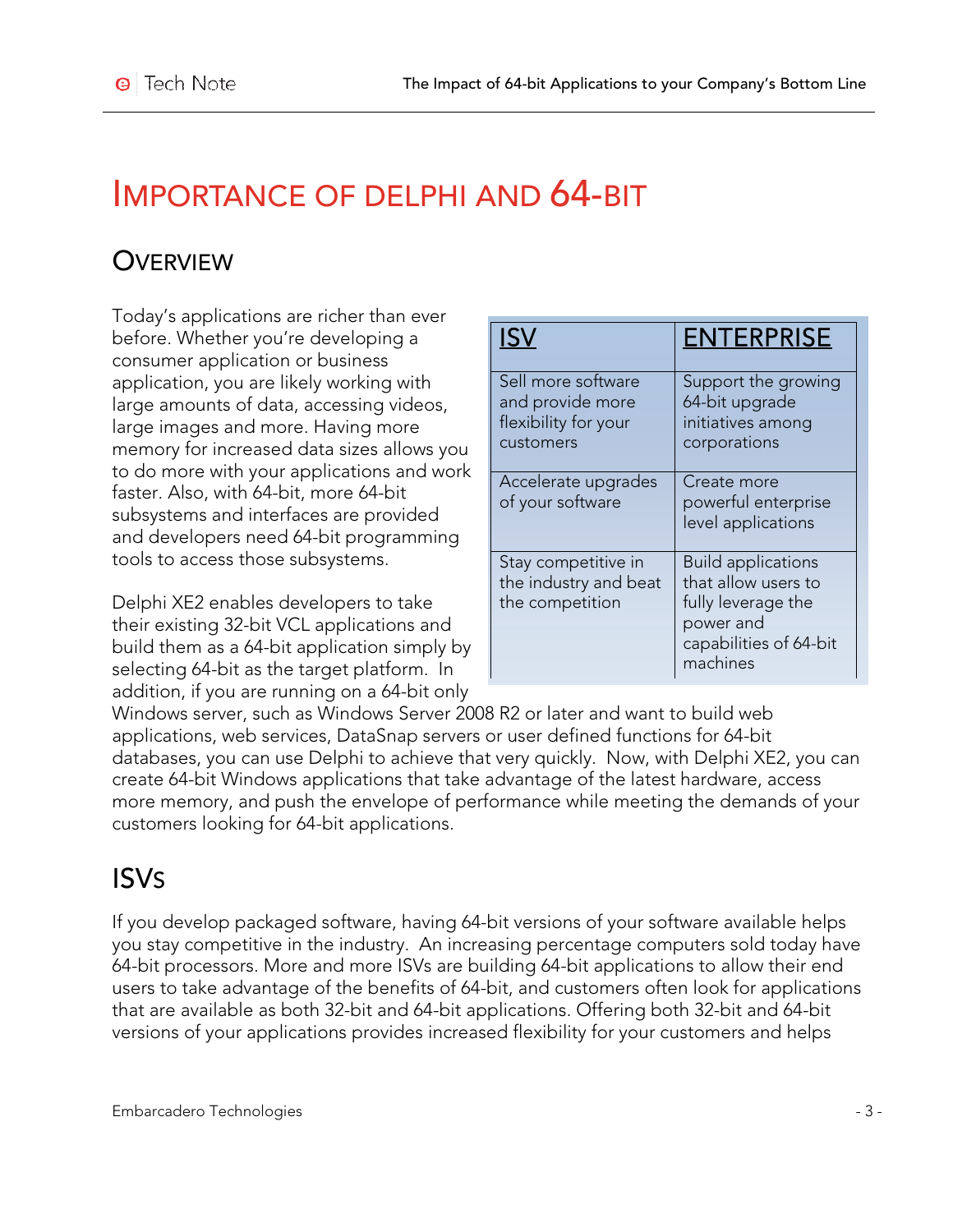you sell more. In addition, by offering 64-bit versions of your software you can accelerate upgrades of your software as you're able to reach customers who are looking for 64-bit versions to leverage all of 64-bit's capabilities. 64-bit support drives upgrade business by enhancing all of your product's features and capabilities. With Delphi XE2, adding support for 64-bit does not result in any added cost for your company. You simply select 64-bit as the target platform and build and deploy.

### ENTERPRISE DEVELOPERS

If your company has a 64-bit initiative, you are able to address the needs of your internal personnel by developing applications that allow your company to stay more competitive. Whether you are using 64-bit desktops or servers, developing 64-bit versions of your inhouse applications allows users to fully leverage the power and capabilities of 64-bit machines to get the job done faster. Developing 64-bit enterprise applications with Delphi XE2 allows you to address the growing corporate 64-bit upgrade initiatives. Industry stats predict that that 64-bit OS upgrades are one of the top budgeted IT initiatives in the next two years\*, and companies have shown to purchase more software upgrades during budgeted OS upgrade initiatives than any other time.



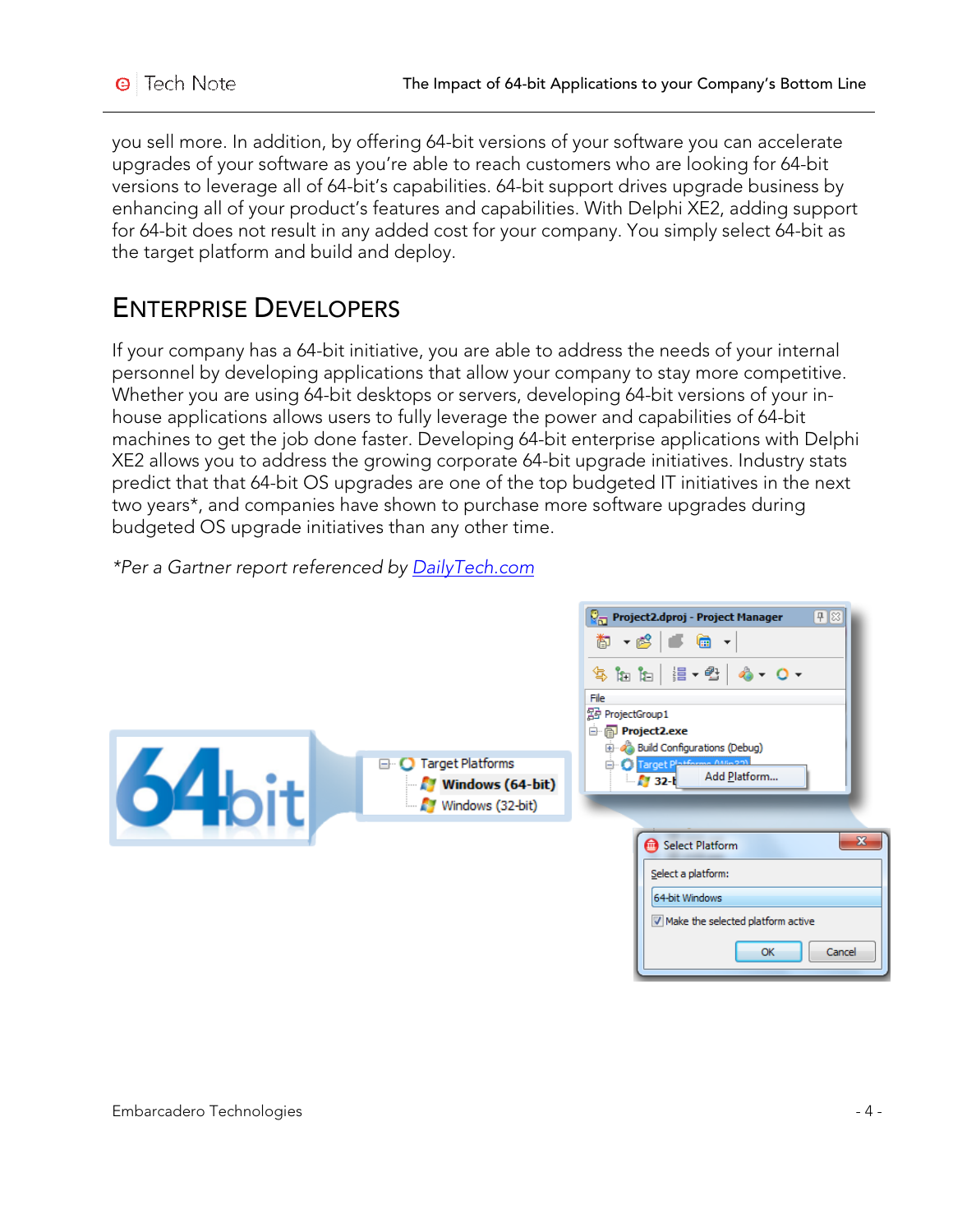### DELPHI & 64-BIT TECHNOLOGY

All Windows technologies in Delphi are 64-bit enabled, including FireMonkey, VCL, RTL, the Delphi compiler and debugger, streamlining the migration of existing VCL applications to 64-bit.

#### • Same programming language

o Leverage your existing Delphi programming skills to create 64-bit applications from your existing 32-bit VCL application using Delphi or create new 64-bit FireMonkey applications

#### • Same FireMonkey

o Same business application platform for developing 32-bit and 64-bit FireMonkey applications

#### • Same VCL

o Build 64-bit versions of your existing 32-bit VCL application simply by changing the target platform

#### • Same dbExpress & DataSnap

- o Develop the same for both
- Same RTL
	- o Same for 32-bit and 64-bit applications
- Same Windows API
	- o Same for 32-bit and 64-bit applications

## **SUMMARY**

With Delphi XE2, you can create data rich business applications using FireMonkey or VCL for both 32-bit and 64-bit. Simply select 64-bit as the target platform to compile your existing application as a 64-bit application. With Delphi XE2, you can create more powerful applications for your end users and address the growing 64-bit OS upgrade initiatives in companies today.

#### Build your application once in Delphi XE2, and target either 32-bit or 64-bit platforms with no additional cost or effort.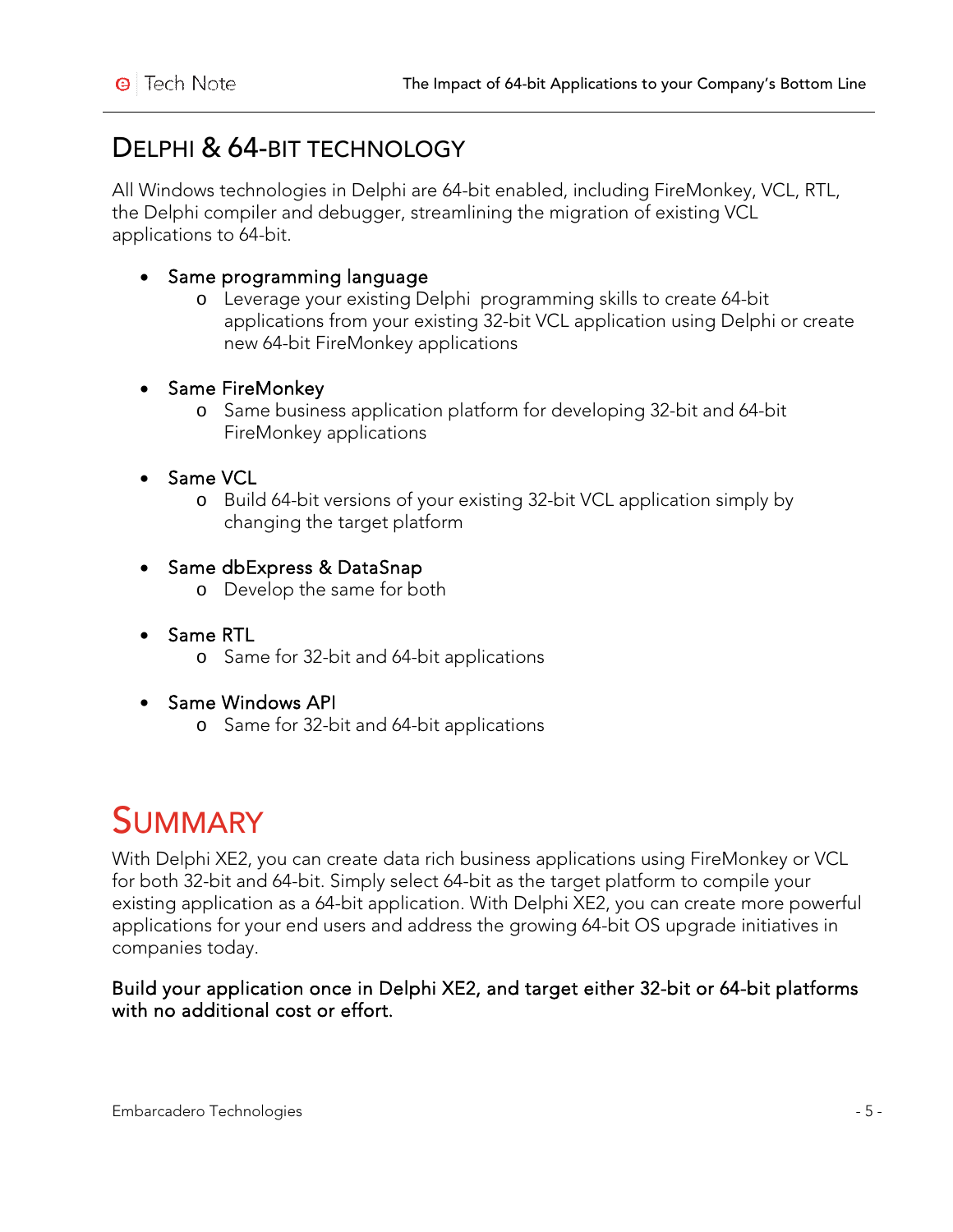## **RESOURCES**

- Bob Swart Delphi 64-bit blog post
	- o <http://www.drbob42.com/examines/examinD7.htm>
- Microsoft on 64-bit Windows programming
	- o <http://msdn.microsoft.com/en-us/magazine/cc300794.aspx>
	- o <http://msdn.microsoft.com/en-us/library/7kcdt6fy.aspx>
- The Long Road to 64-bits ACM Queue Magazine
	- o <http://queue.acm.org/detail.cfm?id=1165766>